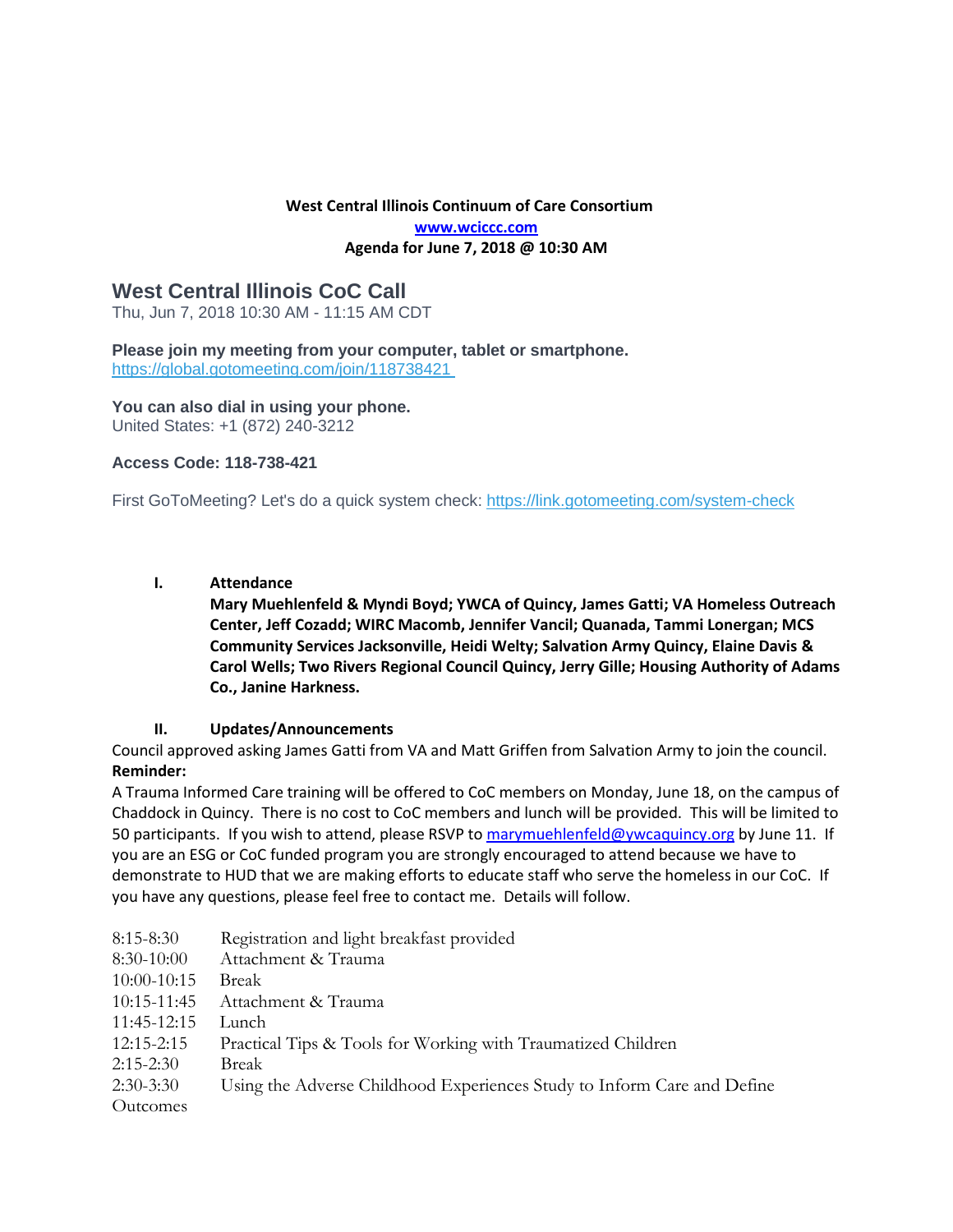#### **III. CoC Application**

Registration of CoC in HUD's online grant system completed. CoC Review by Mary found incorrect geography. Missing McDonough County NOFA not released and bonus opportunity has not been announced.

# IV. **FY19 ESG from HUD via Illinois DHS in process**

Letters of intent and funding proposal were accepted by the CoC from Crisis Center in Jacksonville; Quanada in Quincy; Salvation Army in Quincy; and Samaritan Well in Macomb. Collectively all four agencies serve all 11 counties in our CoC. Funding was approved by the CoC on March 8 as follows: Salvation Army- Quincy \$100,265

Quanada \$27,500

Crisis Center 25,000

Samaritan Well \$25,000

Total \$177,765

DHS advised that funding for Illinois was reduced and our CoC was reduced to \$136,197. The CoC's allocation was determined with a formula that factored population and poverty rates. See below for revised funding allocation.

ESG CAPER Recipients with HUD funding received through the Emergency Solutions Grants (ESG) Program are required to submit a Consolidated Annual Performance and Evaluation Report (CAPER) to HUD annually. Data collection for the ESG portion of the CAPER is aligned with the most recent version of the Homeless Management Information System (HMIS) Data Standards.

Beginning in October 2017, ESG recipients may submit their accomplishment data in the Sage HMIS Reporting Repository (Sage). This has become an issue because two recipients are domestic violence providers and due to their major funding sources requirements, they are not allowed to participate in the CoC's HMIS system. Therefore, they were given a "one time" exception for uploading to SAGE with an alternative reporting. Next year they will not be allowed to do this. They must provide their reporting through the CoC's HMIS or comparable data base. The providers use InfoNet which invested in updating their system to meet HUD requirements several years ago only to have HUD make further changes. Since the two providers will not be able to meet this reporting.requirement, they are seriously considering not applying next year. That would leave approximately \$50,000 in ESG taken from victims of domestic violence.

Received the following email message and responded that we would be open to exploring the possibilities:

#### Illinois CoC colleagues-

Although details are scant, we've heard that this year's CoC NOFA may include the opportunity to apply for funding for HMIS mergers or other CoC or HMIS capacity building. We've also heard that extra funding will be available for Domestic Violence housing options, although we know less about that.

I wanted to send out a feeler to see if there are CoCs interested in talking more about:

1. HMIS mergers: This group has talked before about how HMIS can be a struggle and are there ways to work together. If your CoC would consider the possibility of an HMIS merger or you just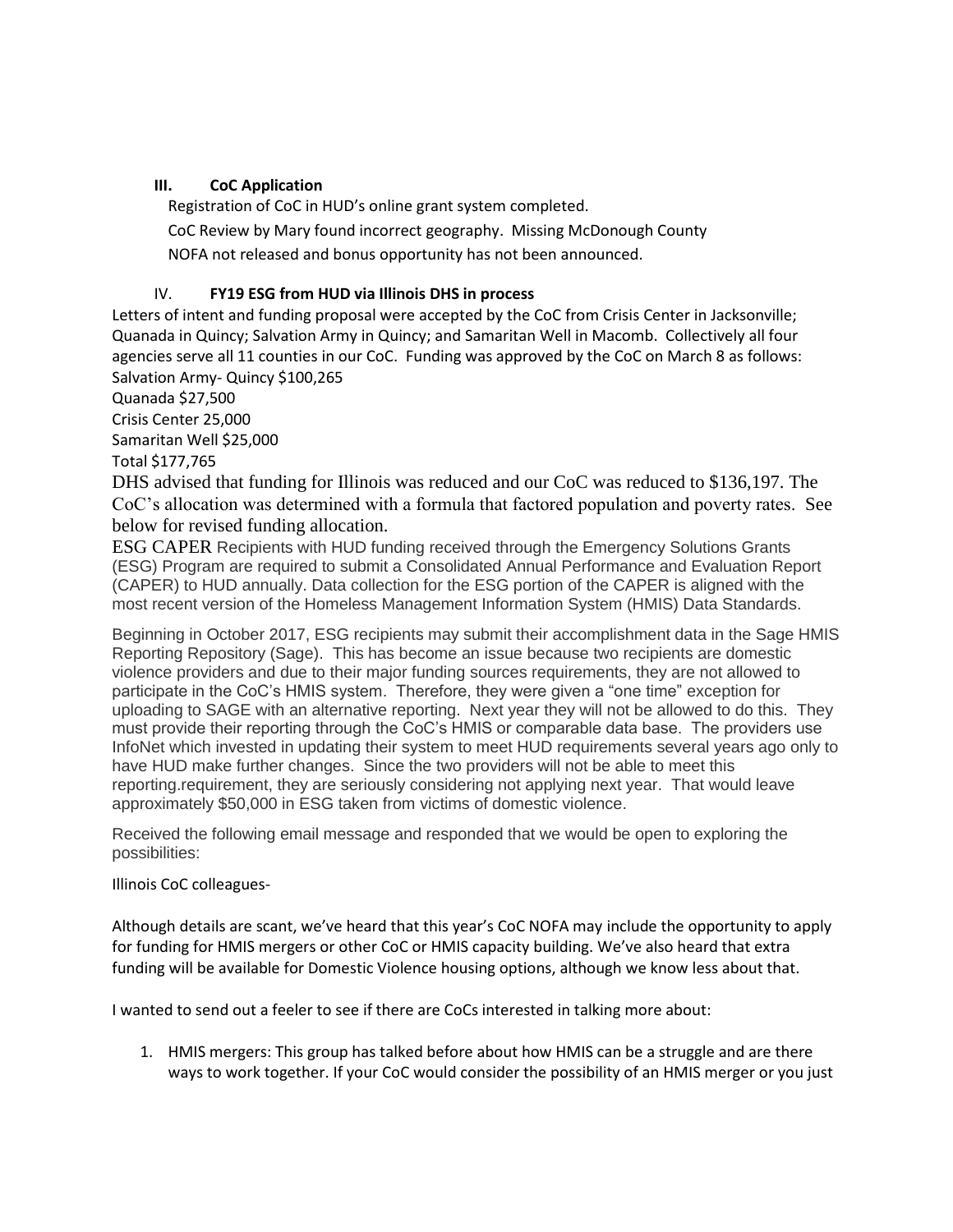want to know more about how that could work, can you email me directly at [jennifer@suburbancook.org?](mailto:jennifer@suburbancook.org)

2. DV comparable database: Statewide, we've also talked about how domestic violence agencies are struggling to produce HUD-required reports (CAPER, CoC APRs, etc.). What would it take to support those DV agencies in getting that comparable system working to HUD's standards?

I suspect that our options will be clearer for both these questions once the NOFA is released. If you are interested in being part of a conversation on either of these topics, could you email me at [jennifer@suburbancook.org?](mailto:jennifer@suburbancook.org) If enough people are interested in a coordinated follow-up effort on either topic, maybe we can get a phone call together in a couple weeks.

Thanks, all!

-Jennifer

**Jennifer C. Hill** *Executive Director* **Alliance to End Homelessness in Suburban Cook County** 4415 Harrison St., Suite 228 | Hillside, IL 60162 Office: 708-236-3261 Ext. 1# | Fax: 708-236-3299 Mobile: 708-374-1396 [www.suburbancook.org](http://www.suburbancook.org/#_blank)

# **V. Research and Evaluation – Emily Robbearts**

Email voting for revised ESG funding. Due to time constraints the committee was emailed a funding recommendation rather than meeting to review a revised funding proposal that was proposed by Emily Robbearts and Mary Muehlenfeld. Since ESG requires a \$25,000 minimum Crisis Center and Samaritan Well could not reduce their budget. The \$41,568 cut could only come from Quanada and Salvation Army. Quanada agreed to reduce their budget to \$25,000 and the remainder had to come from Salvation Army's budget. Revised funding recommendation was Crisis Center \$25,000; Samaritan Well \$25,000, Quanada \$25,000 and Salvation Army \$61,197. Total \$136,197.

Emergency Food and Shelter Program – the following recommendation was made for Phase 35 of EFSP and the Council has until June 7 to approve:

Adams County: Horizons \$3,000 for food; Community for Christ \$6,000 for utilities and \$3,500 for rental assistance; Salvation Army \$10,627 for Other Shelter/Hotel/Motel Vouchers; and Catholic Charities for \$3,800 for the mobile food pantry. It should be noted that this is the same pro-rated funding recommendation as Phase 34.

Allocations for Brown, Hancock and Pike counties has yet to be determined but there is only one agency in each county expressing interest so unless there are new applicants Two Rivers will receive 100% for Brown County for food; Western IL Regional Council 100% for Hancock County for food; and Catholic Charities 100% for Pike County for food.